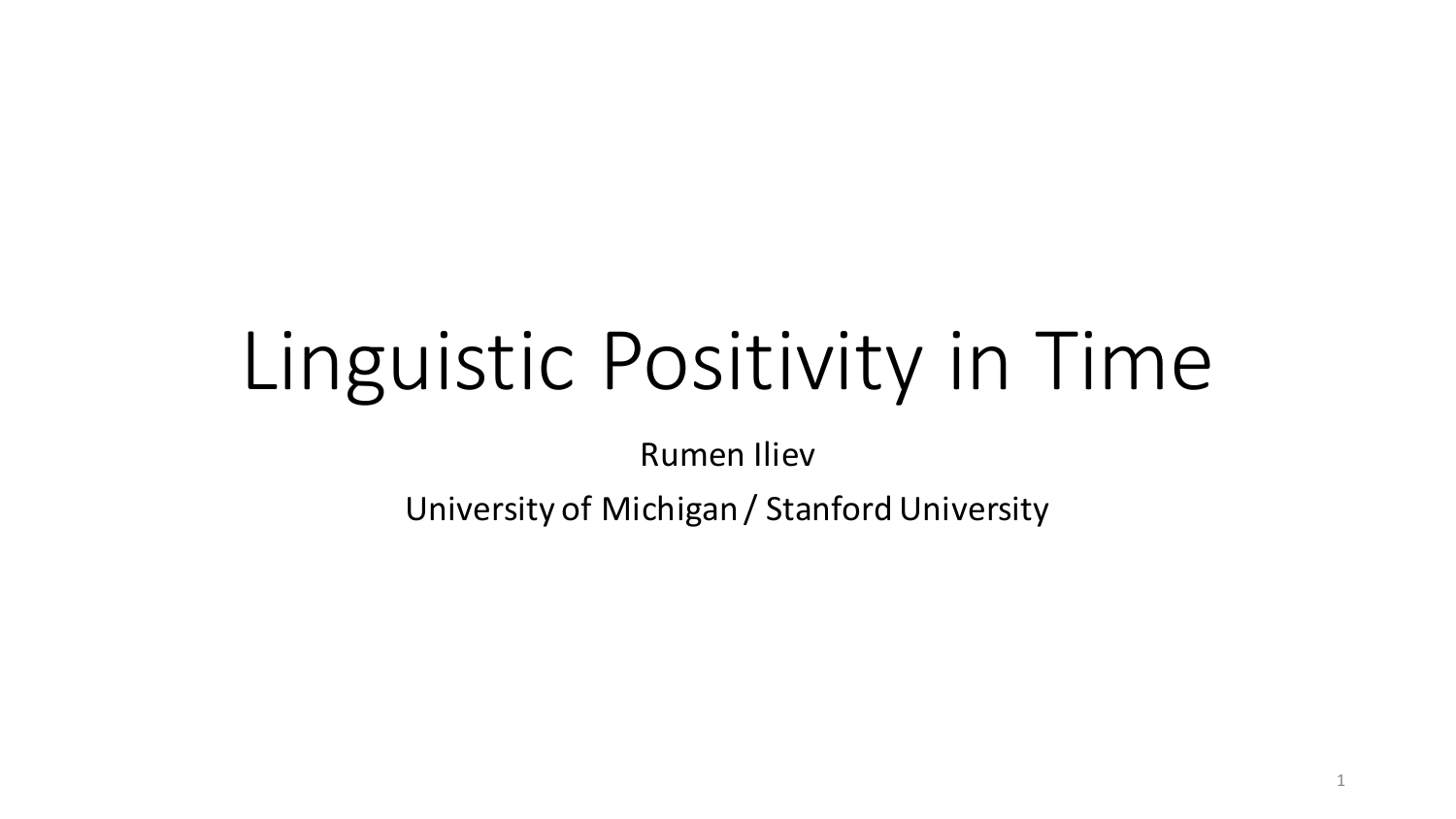# Linguistic Positivity Bias (LPB)

- Positive words are more frequent than negative words
	- Here we are concerned only with token frequencies
		- E.g. "good" is more frequent than "bad"
- This pattern has been found across different languages and corpora
- It has been suggested that LPB is a cultural universal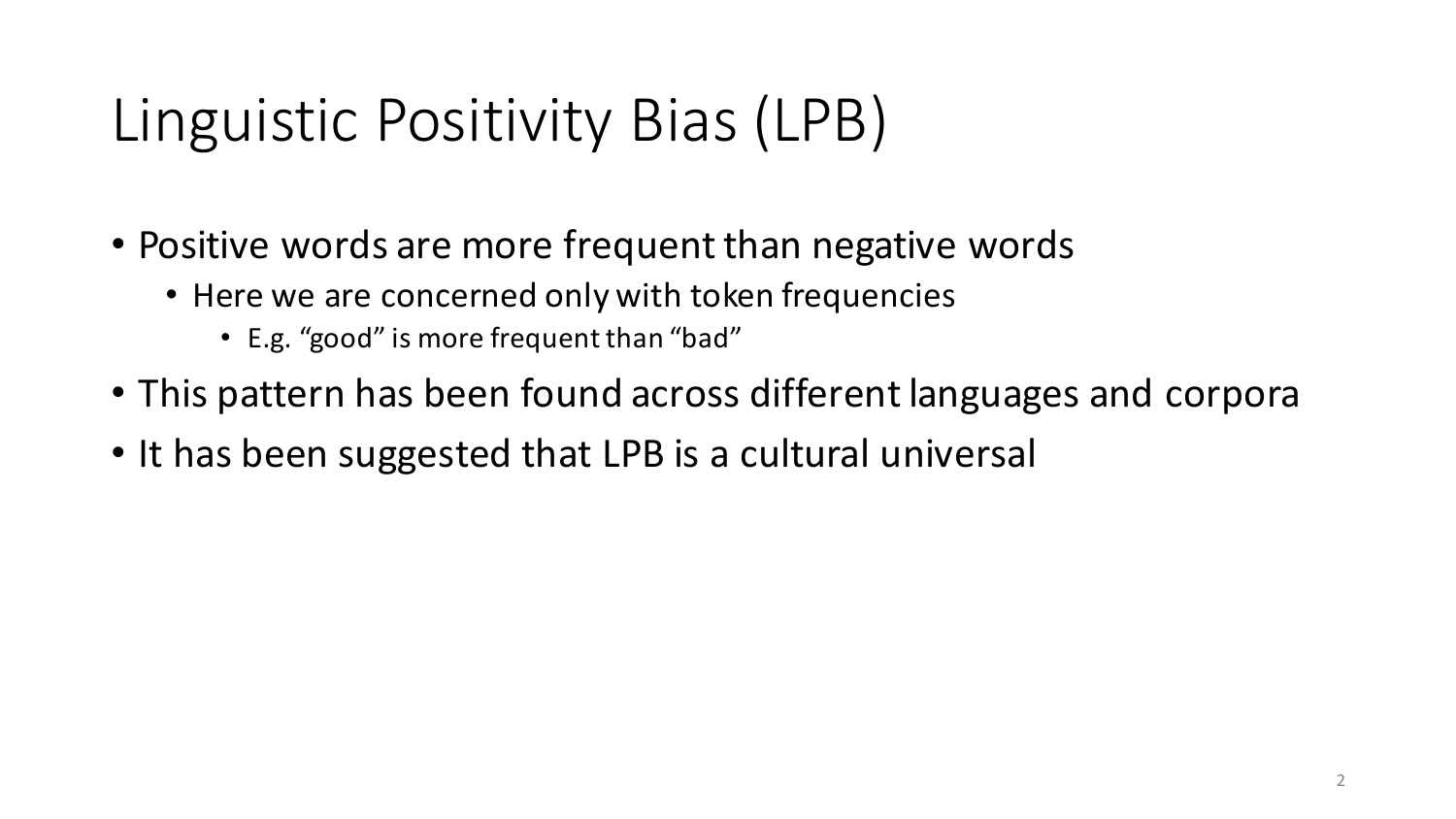# LPB: Possible Explanations

- Mere exposure effect
	- Familiarity breeds positivity
- Pollyanna principle
	- Positive information is cognitively privileged
- Objective circumstances
	- Positive events are more prevalent
- Subjective mood
	- Positive affect is more prevalent
- Prosociality
	- Positive language facilitates social interactions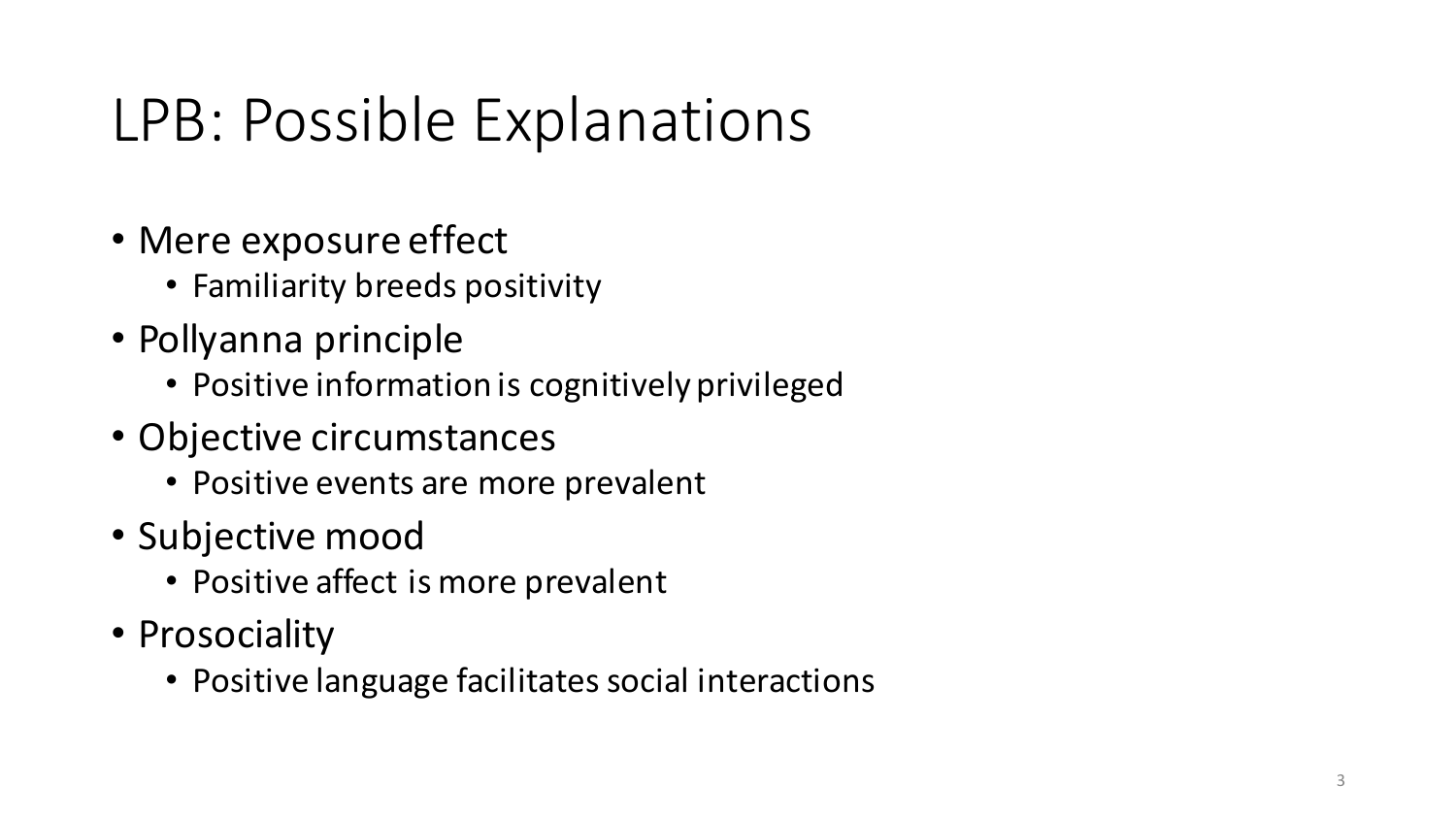#### Static vs Dynamic Approaches

- Most of the previous work was focused on demonstrating the generalizability of the phenomenon across languages
- When a language is treated as static, it is difficult to distinguish between the different theoretical explanations
- Adding a temporal component to language allows us to distinguish between some of the theoretical explanations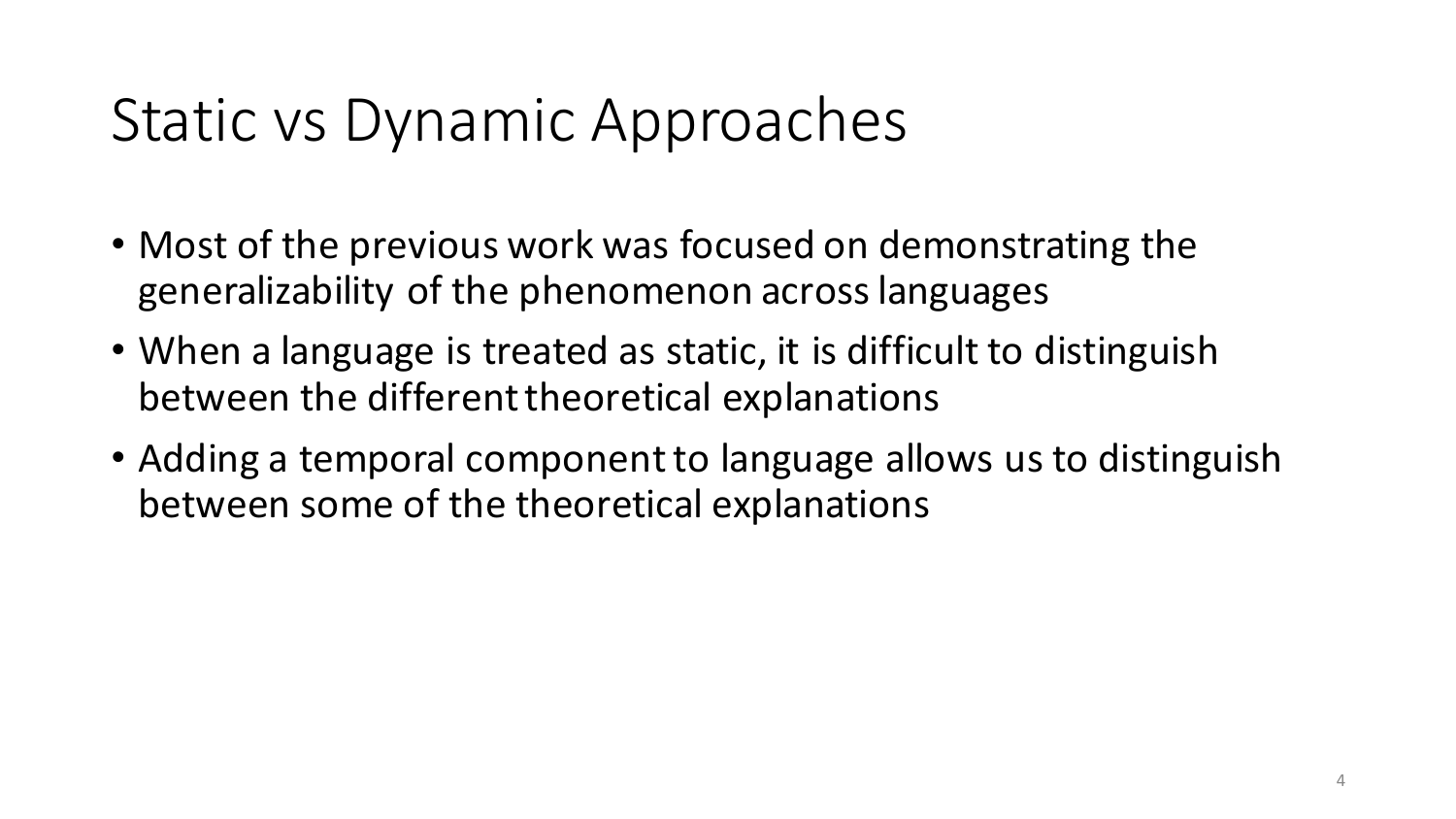# Possible Patterns in American English

| <b>Explanation</b>             | <b>Linear Trends</b> | <b>Short-term fluctuations</b> |
|--------------------------------|----------------------|--------------------------------|
| <b>Mere Exposure</b>           | <b>No</b>            | <b>No</b>                      |
| Pollyanna Principle            | <b>No</b>            | <b>No</b>                      |
| <b>Objective Circumstances</b> | Yes (positive trend) | Yes                            |
| <b>Subjective Mood</b>         | Yes (no trend)       | Yes                            |
| Prosociality                   | Yes (negative trend) | <b>No</b>                      |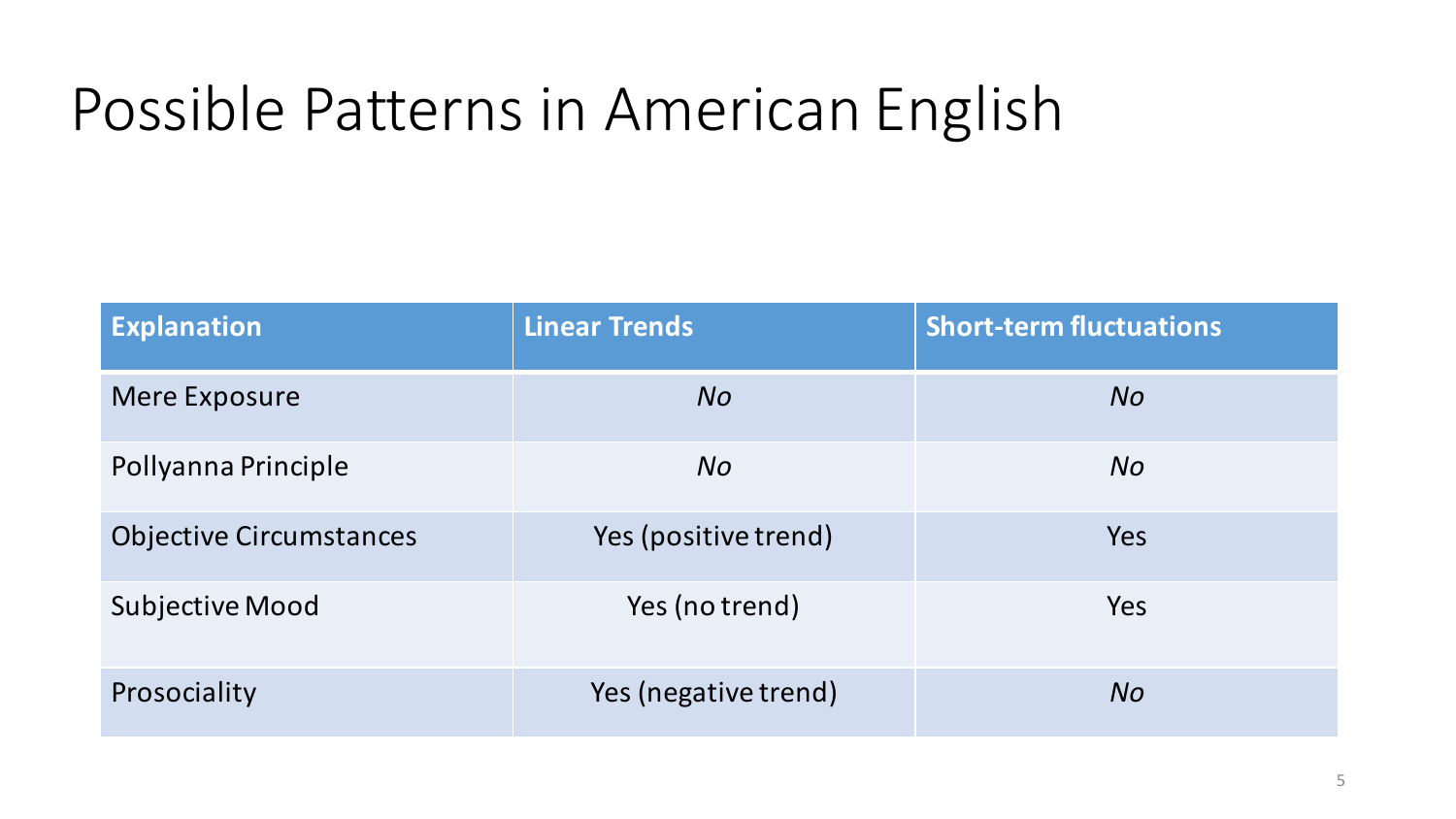### Empirical Studies

- The Google books corpus
	- Time range: 1800-2000
	- Size: 1.3 million books
- To measure affect we looked at the ratio of positive to negative words from the LIWC affect dictionary.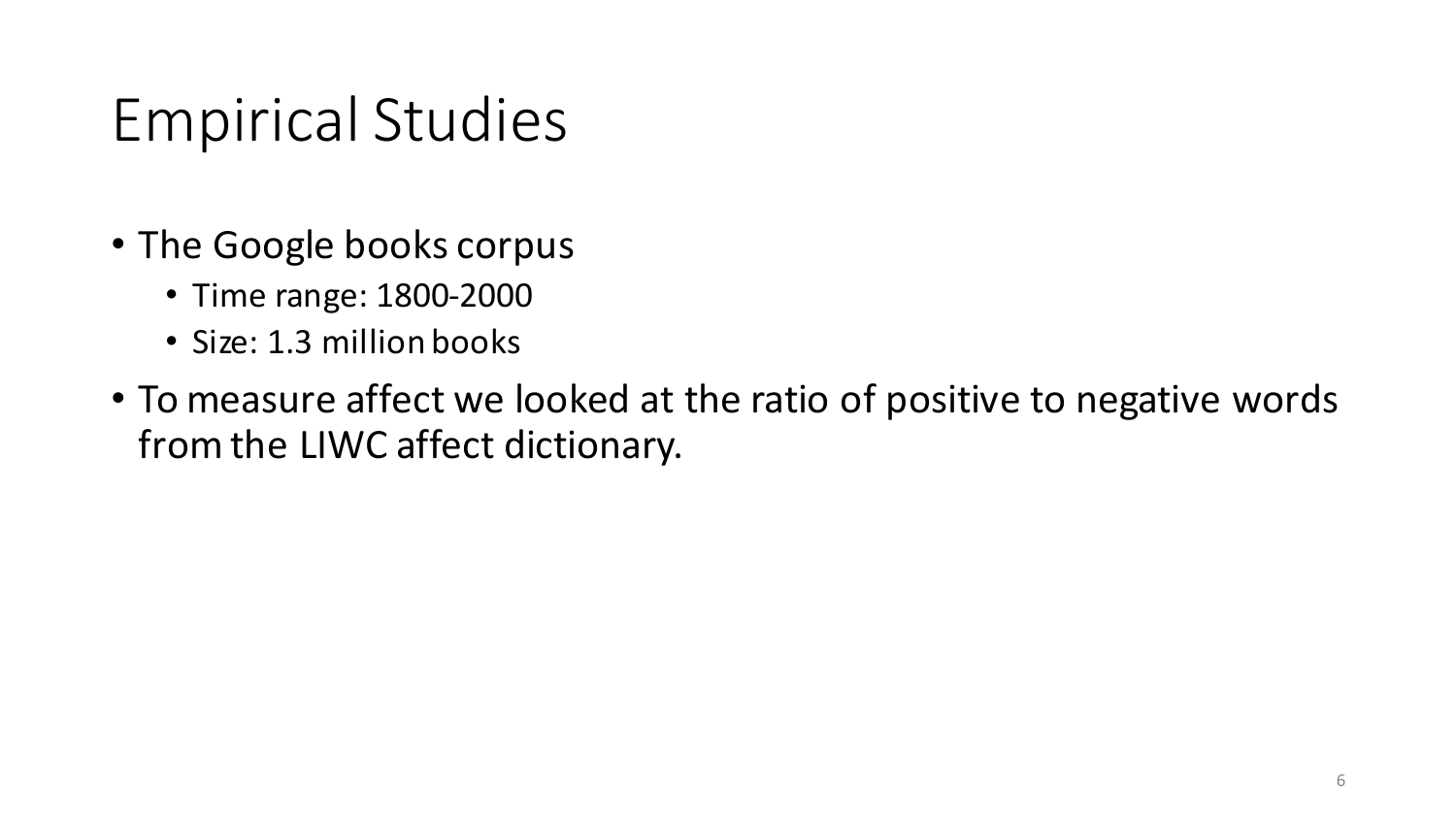#### Linear Trends

**Books** 

- Both types of affective words have become less frequent overt time
- The drop was steeper for positive words, resulting in a decrease in LPB over time.
	- $t(199) = -18.97$ , p<.001

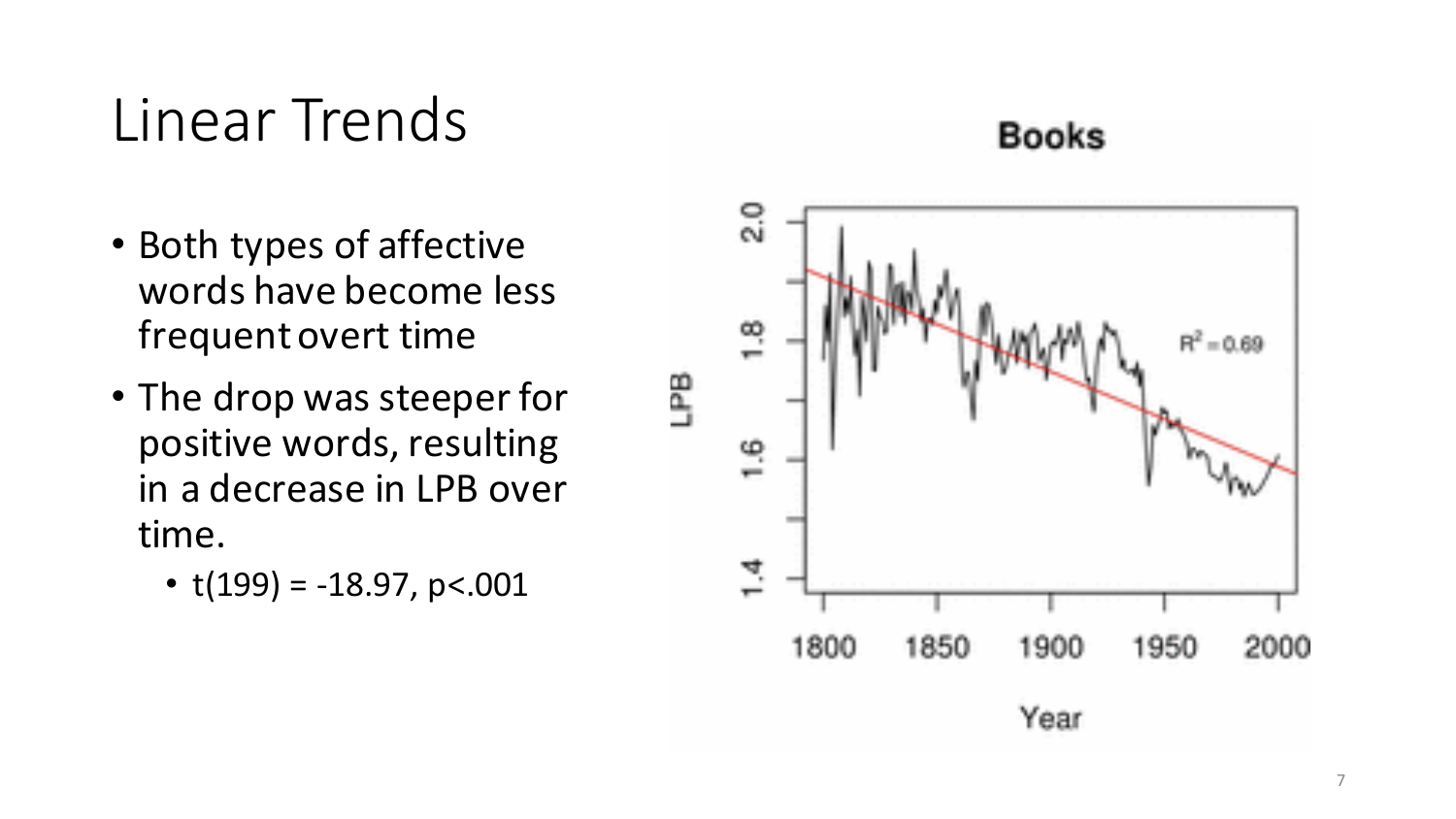#### Objective Circumstances: War

- Casualties of war data was collected from government sources
- There was a significant negative relationship between LPB and the number of military casualties
	- $t(198) = -3.71$ , p<.001



8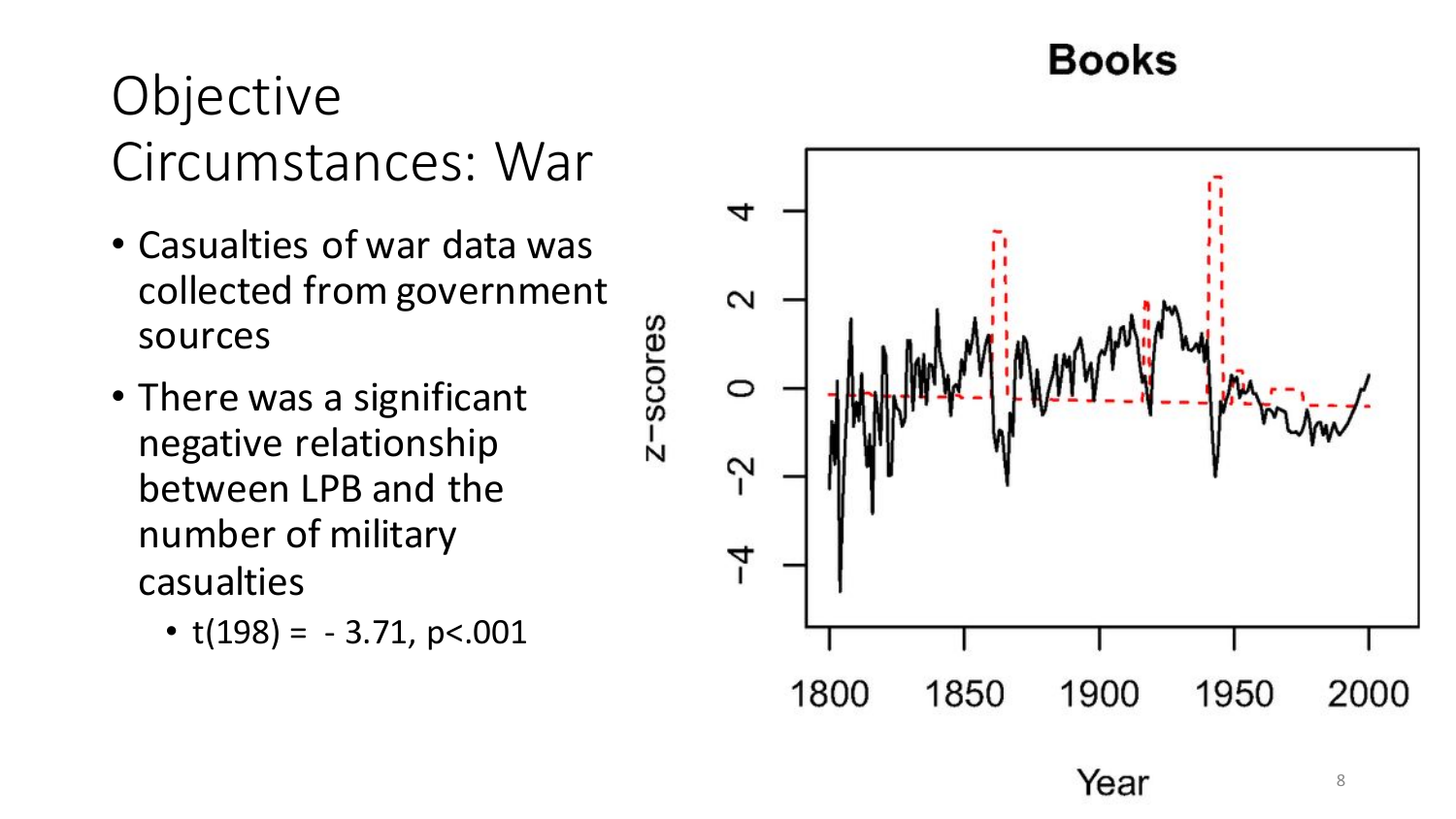# Subjective Affect

- Historical trends in nation -level happiness were based on self-<br>reported survey measures
	- Time range: 1946-2000
- There was a significant negative relationship between LPB and happiness
	- $t(38) = 3.59$ , p<.001



#### **Books**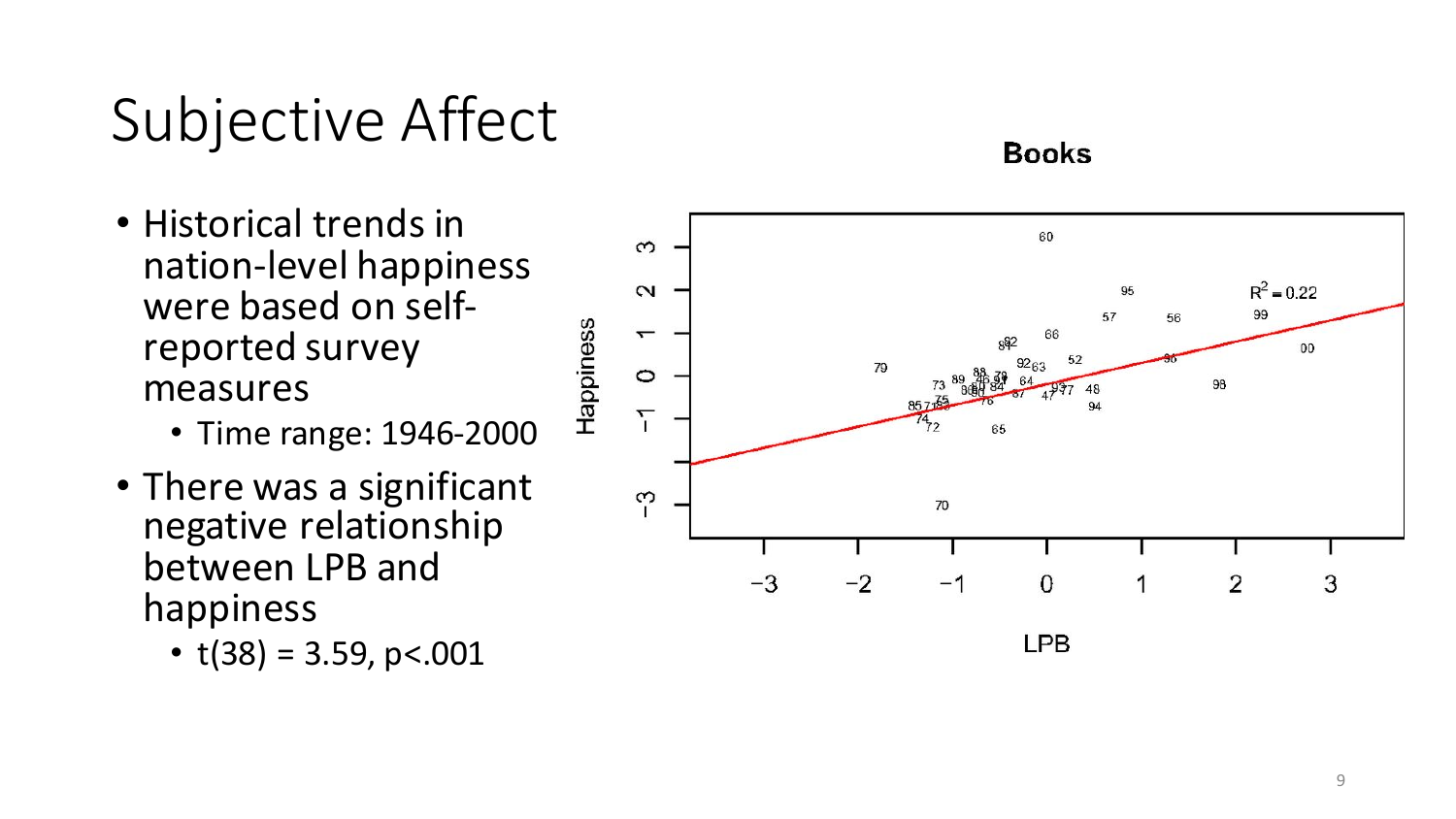# Summary of Results

| <b>Explanation</b>             | <b>Linear Trends</b> | <b>Short-term fluctuations</b> |
|--------------------------------|----------------------|--------------------------------|
| <b>Mere Exposure</b>           | <b>No</b>            | <b>No</b>                      |
| Pollyanna Principle            | <b>No</b>            | <b>No</b>                      |
| <b>Objective Circumstances</b> | Yes (positive trend) | <b>Yes</b>                     |
| <b>Subjective Mood</b>         | Yes (no trend)       | <b>Yes</b>                     |
| Prosociality                   | Yes (negative trend) | <b>No</b>                      |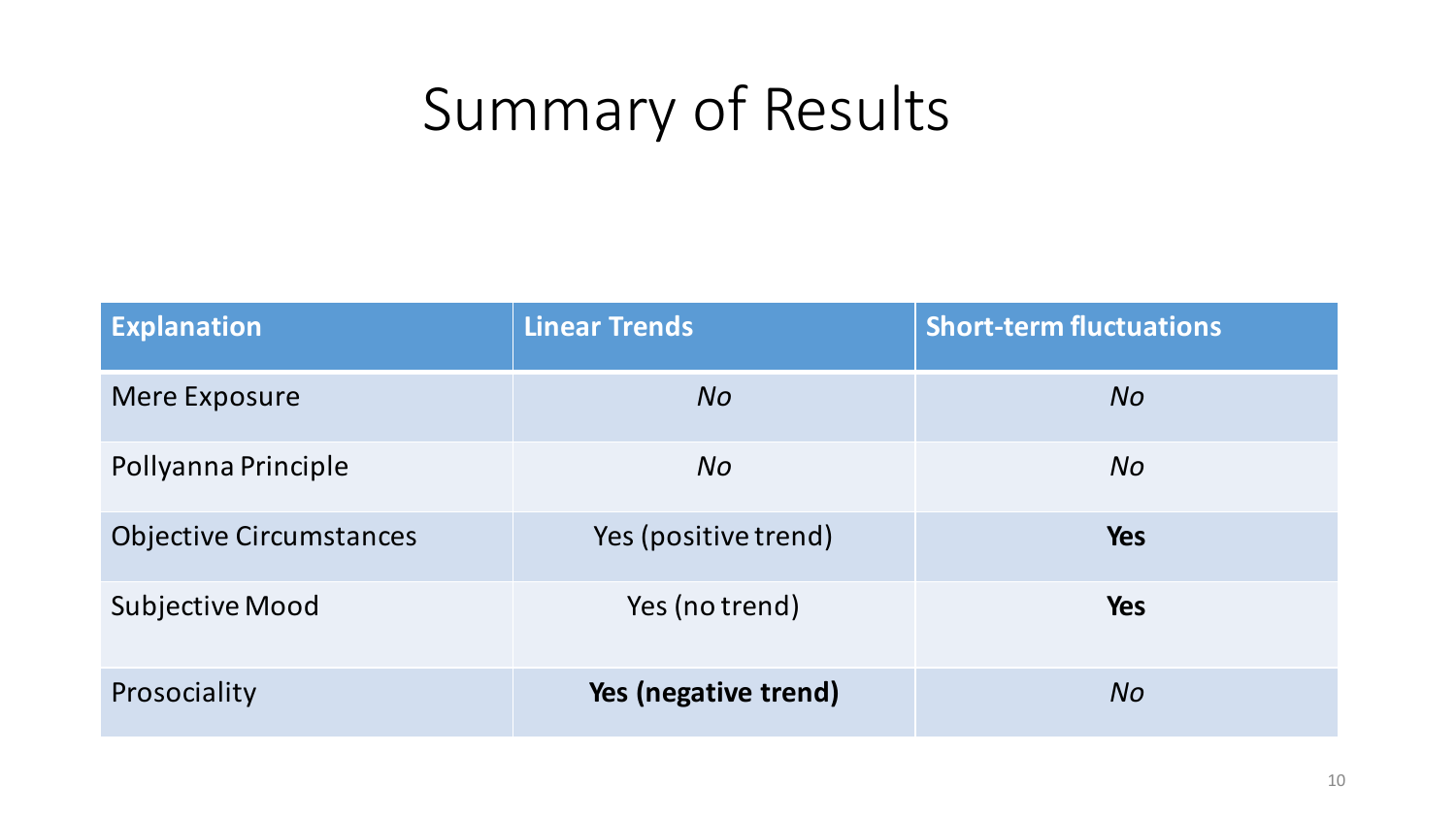# Replication: The New York Times Corpus

- We computed historical word frequencies using the nytabs Chronicle tool
	- Time range:  $1851 2015$
	- Size: 14.9 million articles
- Results
	- All results found in the Google books corpus were replicated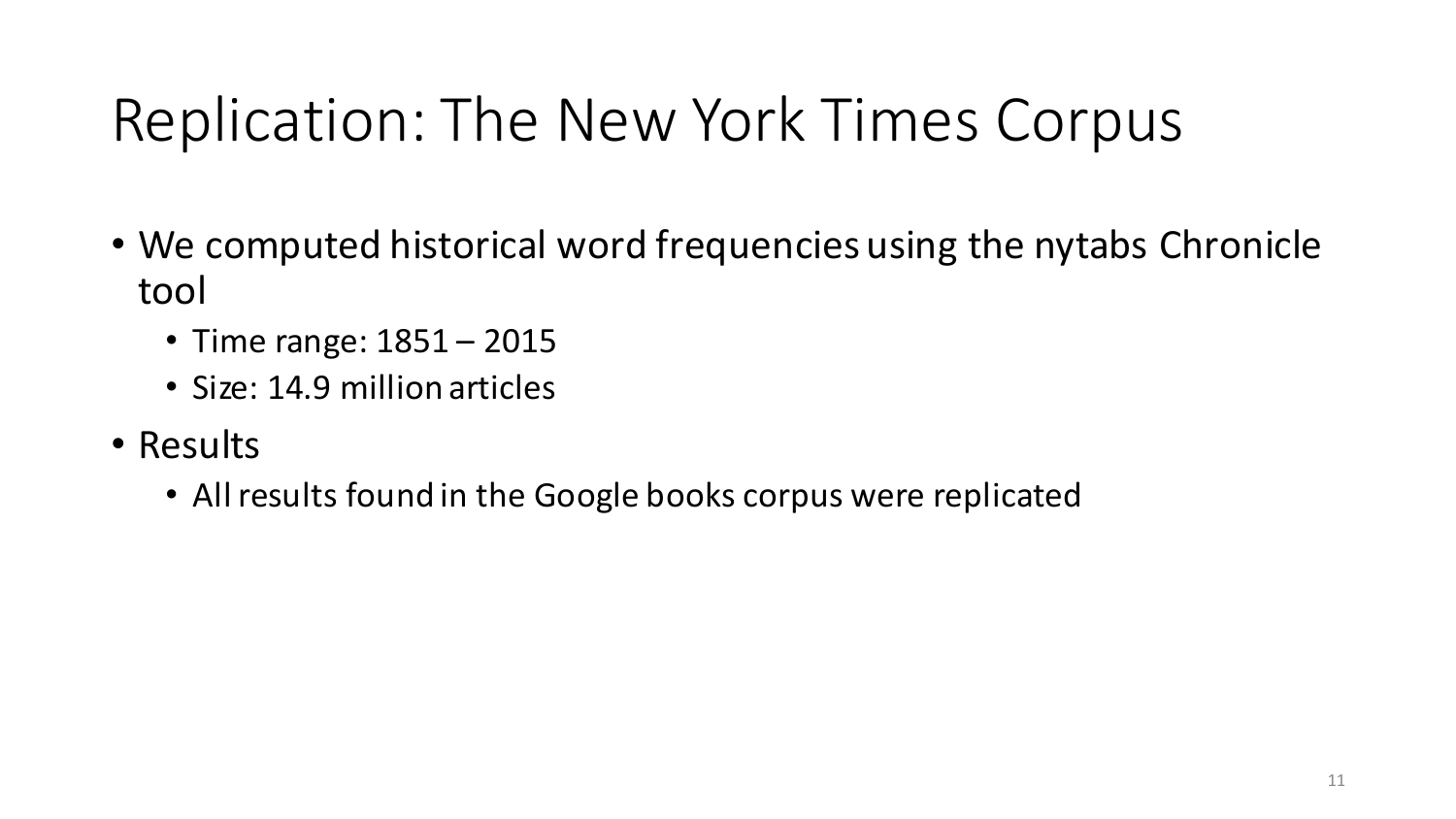#### Main Contributions

- Language positivity in American English has been declining
	- Both positive and negative words are becoming more rare
	- The decline in positive words has been faster
- LPB seems to be related to multiple factors
	- Cognitive frameworks alone cannot explain LPB
- Correspondence between self-reported and text-derived historical measures of affect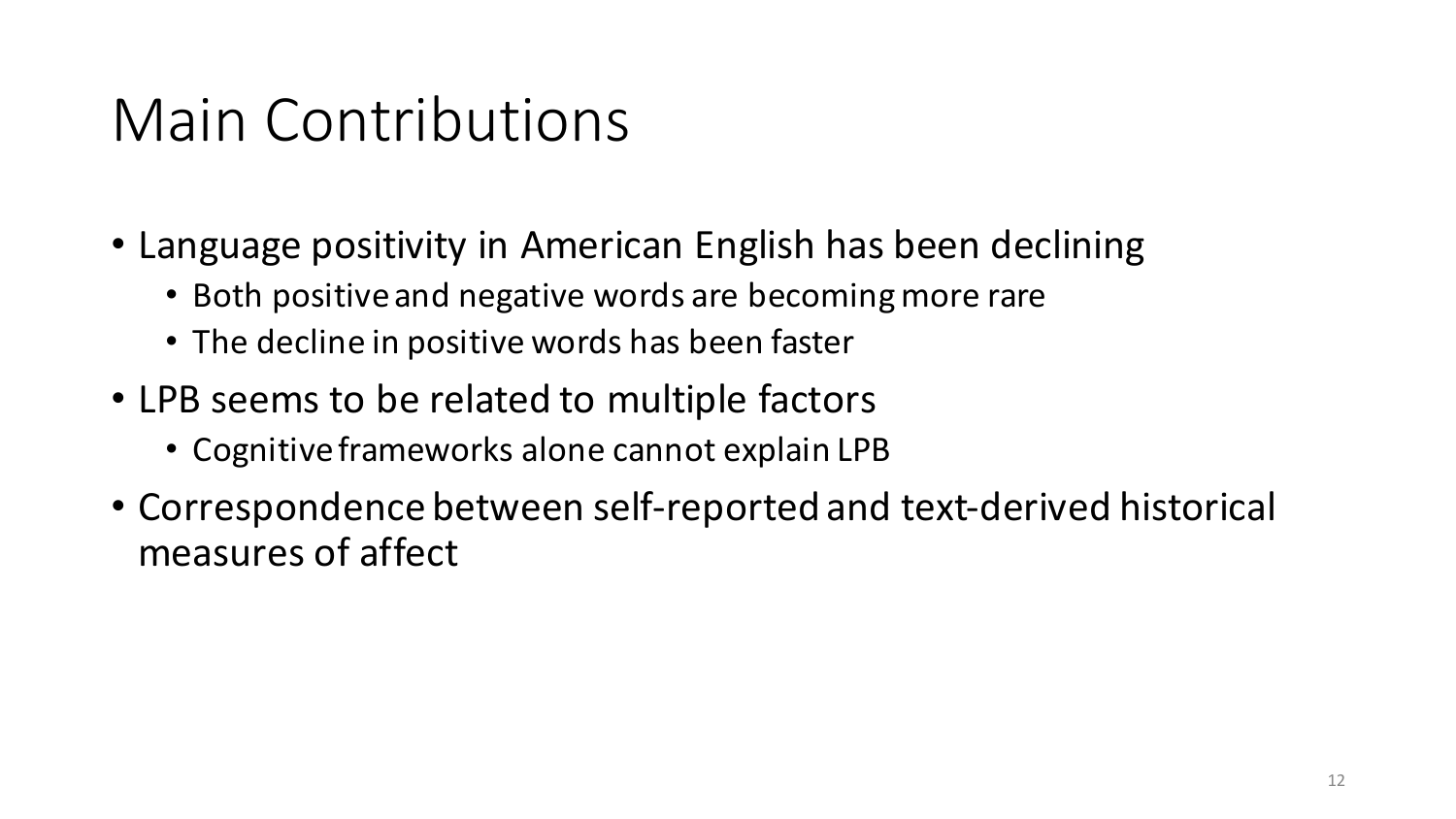#### Co-authors

- Joe Hoover
	- University of Southern California
- Morteza Dehghani
	- University of Southern California
- Robert Axelrod
	- University of Michigan